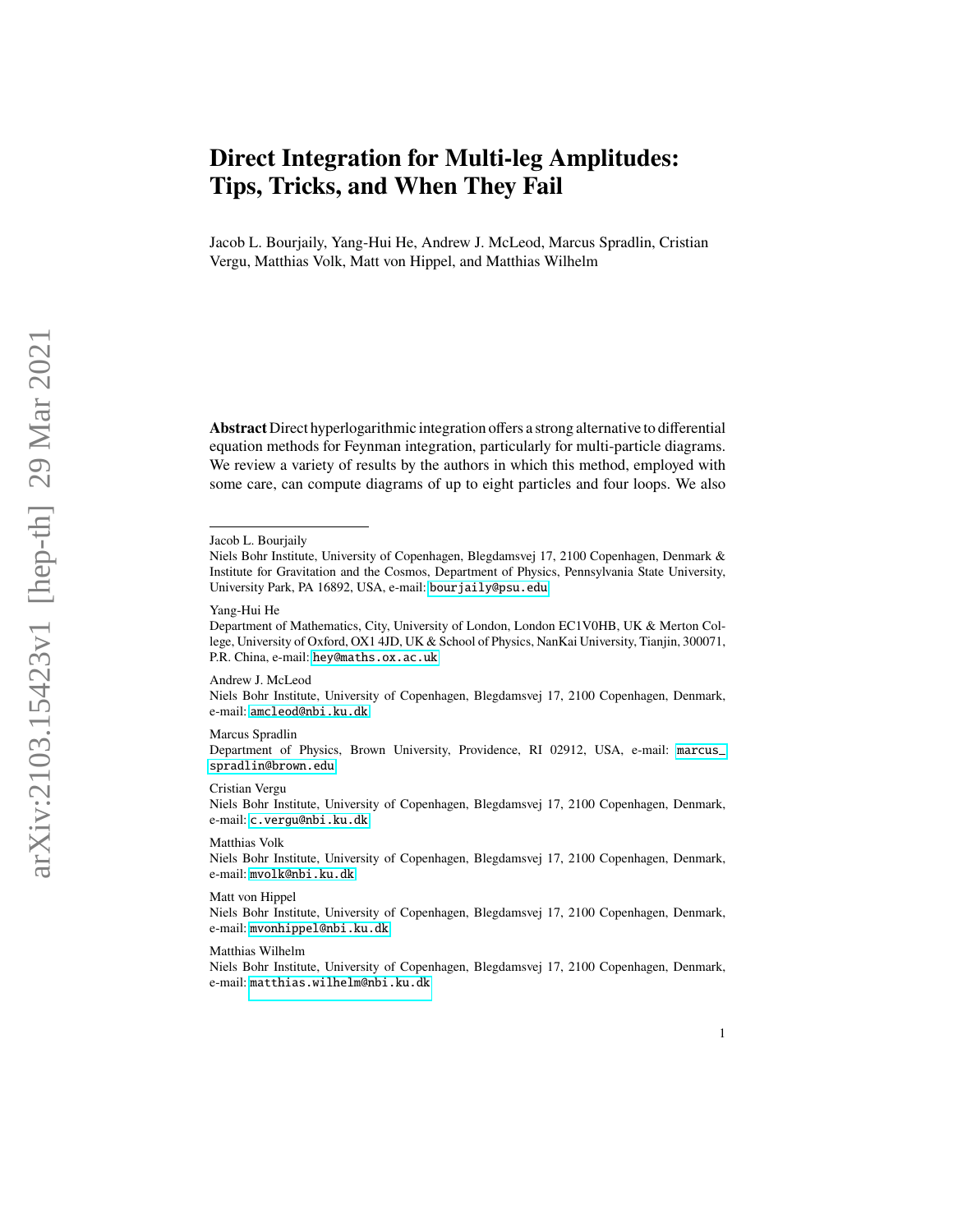highlight situations in which this method fails due to an algebraic obstruction. In a large number of cases the obstruction can be associated with a Calabi-Yau manifold.

### **1 Introduction**

Several methods are available for evaluating Feynman integrals in terms of hyperlogarithms. Of these, direct hyperlogarithmic integration is perhaps surprisingly a bit of a dark horse. The method, which in rough outline consists of partial-fractioning rational functions and re-expressing hyperlogarithms in the integration variable, applying the definition of the hyperlogarithm, and careful treatment of boundary values [\[1,](#page-13-0) [2\]](#page-13-1), has been implemented in computer packages [\[3,](#page-13-2) [4\]](#page-13-3), but remains less popular than differential equation methods [\[5,](#page-13-4) [6,](#page-13-5) [7,](#page-13-6) [8,](#page-13-7) [9,](#page-13-8) [10\]](#page-13-9) or methods based on the Mellin-Barnes representation [\[11,](#page-13-10) [12,](#page-13-11) [13\]](#page-13-12).

In part, this lack of popularity is due to the method's dependence on linear reducibility. At each integration step, it must be possible to express the integrand in terms of rational functions and hyperlogarithms in the integration parameter. If there is no integration order such that this is possible then we say that the integral is not linearly reducible. This can happen, for example, if partial-fractioning in a previous integration step gives rise to irreducible algebraic roots in a later integration variable. If this happens then direct hyperlogarithmic integration is obstructed.

Despite this potential for obstruction, direct hyperlogarithmic integration has several advantages. Differential equation and Mellin-Barnes methods both have difficulty in problems with a large number of scales. In contrast, provided linear reducibility is preserved the number of scales has little impact on the difficulty of direct hyperlogarithmic integration. As such, it is particularly well-suited for multi-leg scattering amplitudes. These are especially relevant in the context of planar  $N = 4$ super Yang-Mills, where amplitudes with five particles and fewer are fully captured by the BDS ansatz [\[14\]](#page-13-13).

In this talk, we present several direct integrations of multi-leg Feynman integrals by the authors, mostly in the context of planar  $N = 4$  super Yang-Mills [\[15,](#page-13-14) [16,](#page-13-15) [17,](#page-13-16) [18,](#page-13-17) [19,](#page-14-0) [20,](#page-14-1) [21\]](#page-14-2). We observe that obstructions to linear reducibility can be postponed or avoided entirely via a variety of techniques and best-practices. In some cases, integration can be performed to completion, resulting in an expression in terms of hyperlogarithms with rational arguments [\[17\]](#page-13-16). In others, integration can still be completed, but the resulting hyperlogarithms depend manifestly on algebraic roots in the kinematics. In several cases presented here, it is possible to show that this dependence is spurious, and the singularities of the result are in fact all rational in the kinematics [\[20,](#page-14-1) [21\]](#page-14-2). In still other cases, integration cannot be completed, and there is unavoidable algebraic dependence on the integration parameters at an intermediate stage. These cases have an intriguing commonality of structure: in each case, the obstructions to direct integration can be characterized in terms of Calabi-Yaus [\[15,](#page-13-14) [16,](#page-13-15) [18,](#page-13-17) [19\]](#page-14-0).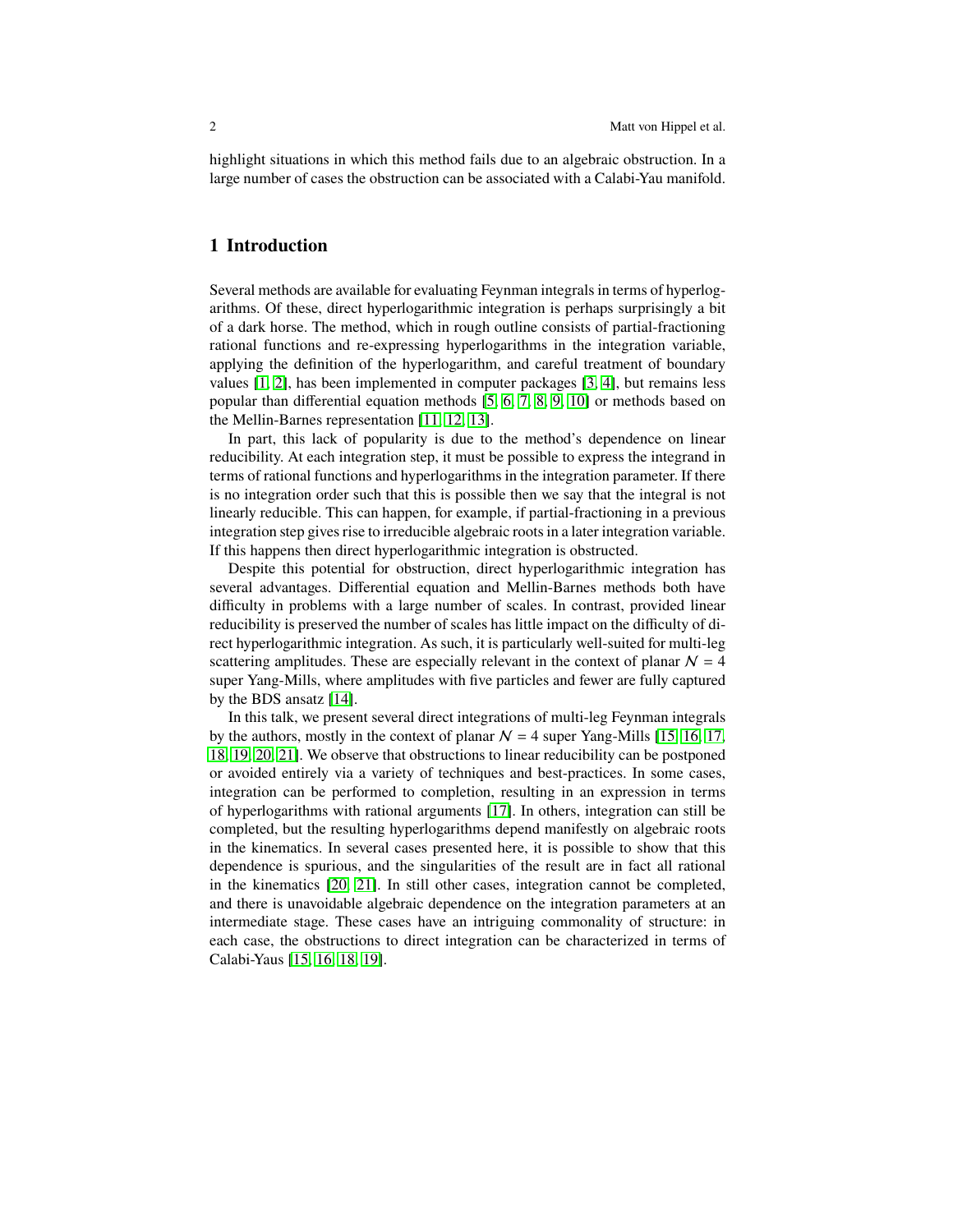Direct Integration for Multi-leg Amplitudes: Tips, Tricks, and When They Fail 3

# <span id="page-2-0"></span>**2 Tips and Tricks for a Rational Result**

As an illustrative example, consider the following direct integration, which should be thought of as the first step in a longer calculation:

$$
\int_0^\infty \frac{d\alpha}{\alpha^2 + 2f\alpha + g} = \int_0^\infty \frac{d\alpha}{2\sqrt{f^2 - g}} \left( \frac{1}{\alpha + f - \sqrt{f^2 - g}} - \frac{1}{\alpha + f + \sqrt{f^2 - g}} \right) (1)
$$

$$
= \frac{1}{2\sqrt{f^2 - g}} \log \left( \frac{f + \sqrt{f^2 - g}}{f - \sqrt{f^2 - g}} \right). \tag{2}
$$

If  $\sqrt{f^2 - g}$  happens to be a perfect square, the result will contain no irreducible roots and direct integration can proceed happily. If it is not, direct integration is obstructed. Our goal then is to avoid obstructions of this kind. Sometimes this can be accomplished simply by choosing a different order of variables in which to integrate: these orders can be found systematically via compatibility graph reduction [\[22,](#page-14-3) [1,](#page-13-0) [23,](#page-14-4) [2\]](#page-13-1). In other cases there is no integration order free of these obstructions and they must be dealt with in another way. Sometimes this can be done via a change of variables which rationalizes the square root, which have been studied systematically in ref. [\[24\]](#page-14-5).

These systematic methods are often useful, but they do not suffice to avoid every possible obstruction. Going beyond them requires re-thinking our starting assumptions. If we begin with a different representation for the integrand, integrals can be linearly reducible that were not in the original parametrization. This freedom of reparametrization is much less understood. In the following we discuss a few approaches which have been particularly helpful in our calculations of multi-leg diagrams, in which a different framing of a problem can make a seemingly obstructed integral reducible.

### <span id="page-2-1"></span>*2.1 Loop-by-Loop Parametrization*

It is a widely believed conjecture that, for *L*-loop Feynman integrals in four dimensions, any hyperlogarithms that appear are of maximum weight 2L. With this in mind, one would expect it to be possible to write any such integral as a  $2L$ -fold integral over a rational function. This is not typically true of the standard Feynman parameter representation, which has a variable for each propagator, potentially leading to many more than  $2L$  integration variables. In practice, this dependence on extra variables can obscure linear reducibility. Heuristically, the more integrations need to be performed the greater the chance that one will introduce a spurious algebraic root. As such, it is wise to begin with a representation depending on as few integration variables as possible, preferably only  $2L$ .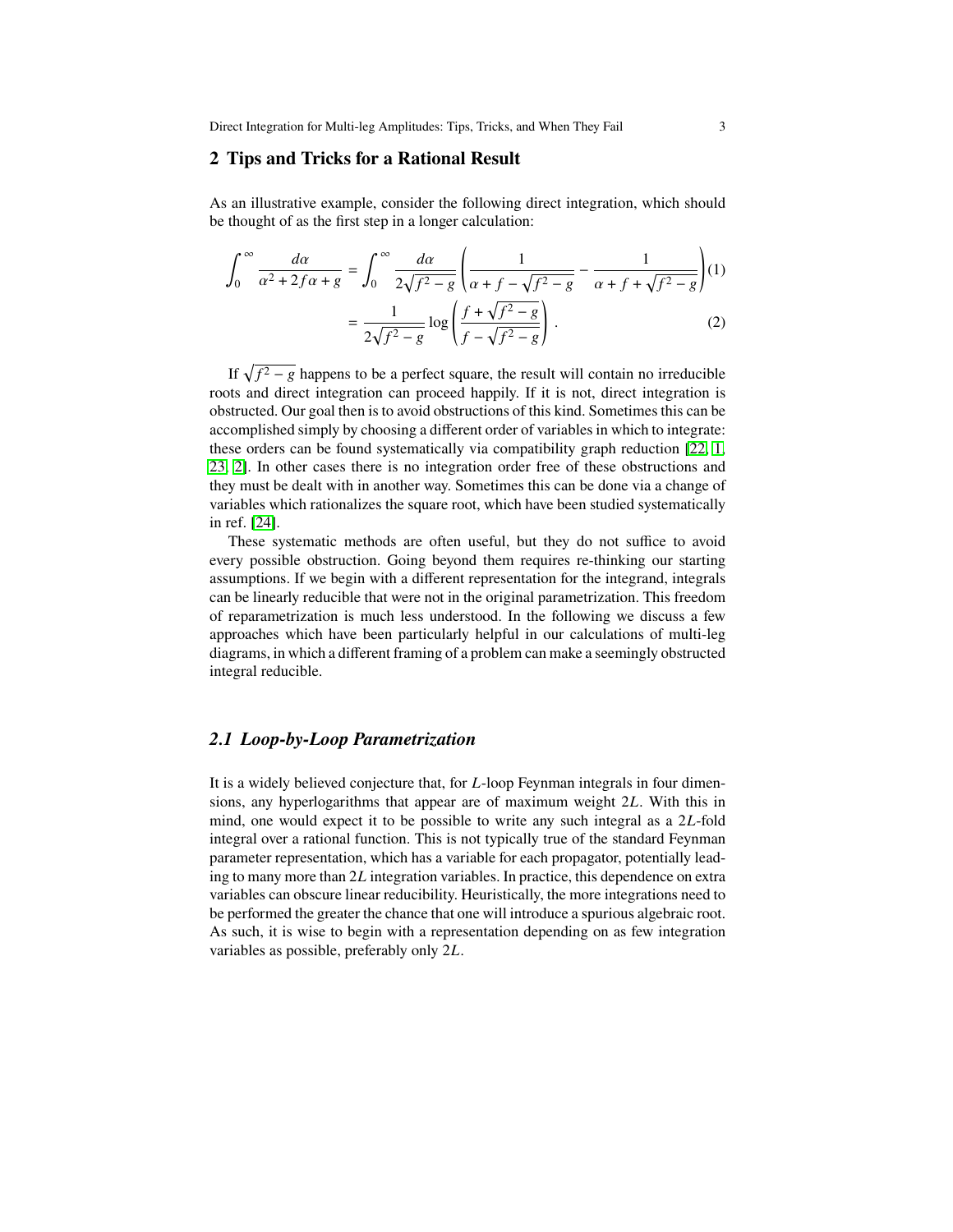A method that can achieve this goal in many cases, and approach it in others, is loop-by-loop Feynman parametrization. This method is in some ways analogous to the loop-by-loop approach to the Baikov representation [\[25\]](#page-14-6), but less general: it is particularly applicable to planar diagrams with massless propagators. In these cases it is often possible to Feynman parametrize one loop at a time, treating the other loop momenta as external. As the diagram is planar, it can be written so that only one propagator depends on a given one of the remaining loop momenta. Then after Feynman parametrizing the first loop, one can integrate in the Feynman parameter corresponding to that propagator, isolating the dependence on the next loop momentum in a "propagator-like" form. This then allows the next loop to be integrated in the same way, while at the same time reducing the number of integration parameters in the final result. This method was used more or less straightforwardly to obtain  $2L$ - or  $2L + 1$ -parameter integrands for L-loop diagrams in refs. [\[15,](#page-13-14) [16,](#page-13-15) [17,](#page-13-16) [20,](#page-14-1) [21\]](#page-14-2). It was discussed in a bit more detail in ref. [\[26\]](#page-14-7). More complicated cases requiring more involved changes of variables were considered in ref. [\[19\]](#page-14-0), including a six-parameter representation of a three-loop integral and a nine-parameter representation of a four-loop integral.

### *2.2 Momentum Twistors*

Much as it is wise to use as few integration parameters as possible, it is also wise to use as few kinematic parameters as possible. For planar integrals, a particularly natural way to do so is by employing momentum twistor space [\[27\]](#page-14-8). To define this space for an  $n$ -point diagram, we can first consider the dual space defined by dual x-coordinates  $p_a = x_{a+1} - x_a$ , with  $x_{n+1} = x_1$ . These coordinates automatically enforce momentum conservation. For massless external momenta, we then have the additional constraint that  $(x_{a+1}-x_a)^2 = 0$  $(x_{a+1}-x_a)^2 = 0$  $(x_{a+1}-x_a)^2 = 0$ , so the dual points are light-like separated.<sup>1</sup> To make this manifest, we go to momentum twistor space, in which each dual point  $x_a$  is assigned to a line span $\{z_{a-1}, z_a\}$  in  $\mathbb{P}^3$ .

In addition to being a natural minimal set of kinematic parameters, momentum twistors also have an additional advantage: they rationalize many of the kinematic square roots that would otherwise occur in scattering amplitudes. Construct the following  $n \times n$  matrix of kinematic invariants:

$$
G = \{ G_b^a = (x_a - x_b)^2 \}.
$$
 (3)

In momentum twistors, the invariant  $(x_a - x_b)^2$  is proportional to the determinant det{ $z_{a-1}, z_a, z_{b-1}, z_b$ }. Thus, this matrix is linear in each of the momentum twistors. One can represent each pair  $z_{a-1} \wedge z_a$  and  $z_{b-1} \wedge z_b$  as a six-component vector, which shows that this matrix is in fact a Gramian matrix, with rank at most six. This means that all 7 × 7 minors of the matrix should vanish. Expressed in terms of  $(x_a - x_b)^2$ 

<span id="page-3-0"></span><sup>1</sup> For massive external momenta, we can represent each in terms of a pair of massless external momenta, so this discussion still applies.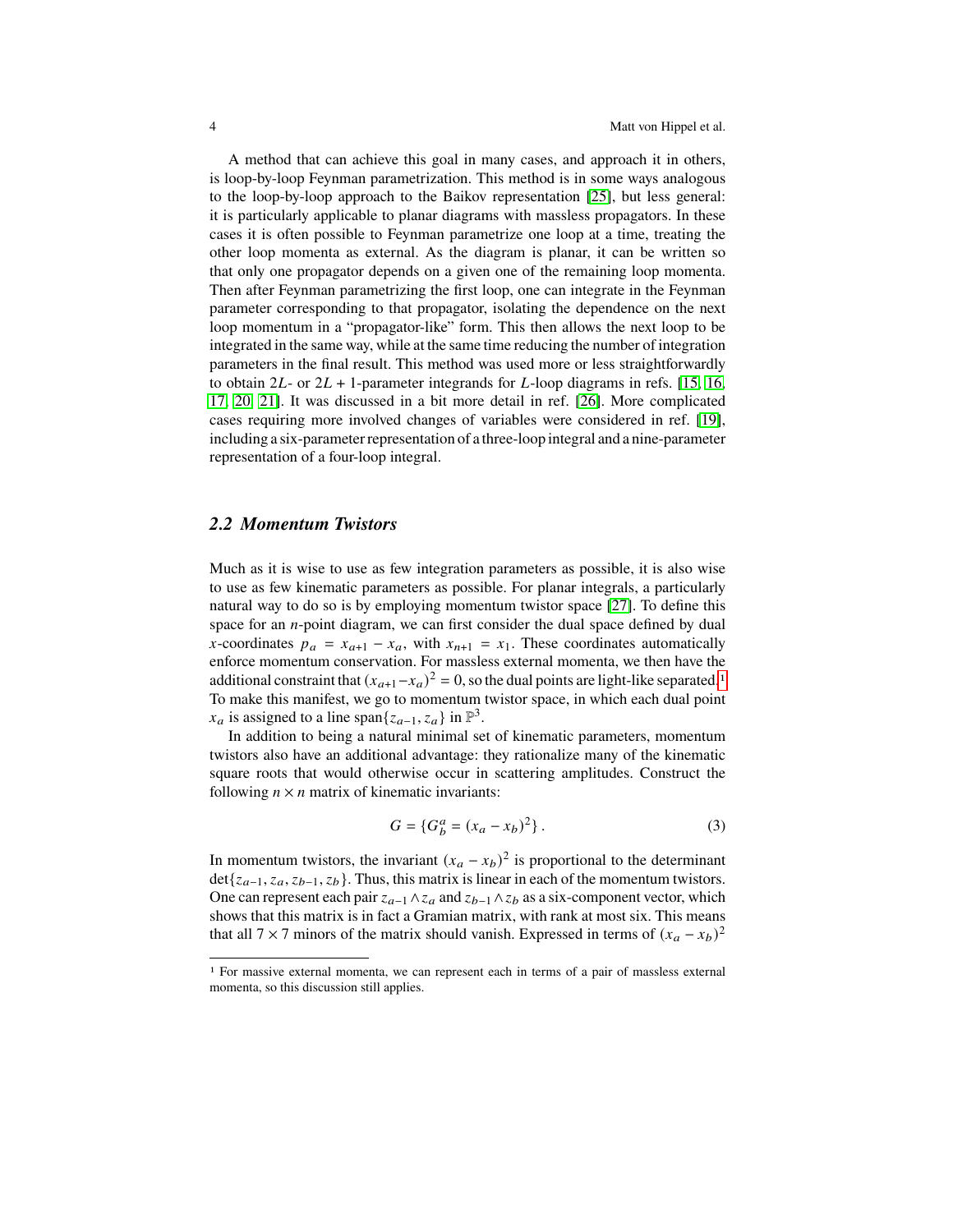or conformal cross-ratios, this will give rise to relations which are quadratic in each such variable, with solutions involving algebraic roots of  $7 \times 7$  determinants of G. These appear quite generically when attempting direct integration of seven- and higher-point amplitudes in  $x_a$  variables or in cross-ratios. Because G is manifestly linear in the pairs  $z_{a-1} \wedge z_a$  and  $z_{b-1} \wedge z_b$ , in these variables these algebraic roots are rationalized. Thus momentum twistors serve to rationalize a particularly common class of algebraic roots, permitting direct integration smoothly in more cases.

The combination of loop-by-loop parametrization and momentum twistors is already quite powerful. In ref. [\[17\]](#page-13-16), these methods sufficed to compute hyperlogarithmic representations for several classes of integrals, including the six-point "double penta-ladder" integrals of ref. [\[28\]](#page-14-9), seven-point integrals referred to as "Heptagon A" and "Heptagon B", and an eight-point family of integrals referred to as "Octagon A", all through four loops. Another eight-point integral in ref. [\[17\]](#page-13-16), referred to there as "Octagon B", could be computed at two loops through the same methods, resulting in hyperlogarithms which depend on an algebraic square root, arising from a kinematic configuration related to the four-mass box which will be discussed in section [3.](#page-5-0) Finally, of the sixteen two-loop six-point integrals computed in ref. [\[26\]](#page-14-7) and the five seven-point two-loop integrals computed in ref. [\[21\]](#page-14-2), all but one were computed using essentially the above methods, augmented by a few minor tricks.

# *2.3 Splitting the Integration Path*

While loop-by-loop Feynman parametrization and momentum twistors make many planar integrals linearly reducible, they do not fix all obstructions to linear reducibility. In cases when they fail, it is sometimes possible to perform direct integration regardless, via the expedient of splitting the integration path.

There are two distinct versions of this trick, corresponding to two distinct situations. In the first, an integrand may be linearly irreducible due to the occurrence of two polynomials (either in denominators of rational functions or singularities of hyperlogarithms) that do not have a common order in which they can be integrated. In such a situation, it is sometimes the case that the terms containing these polynomials can be separated: the integrand can be written as a sum of terms depending on one polynomial, terms depending on the other, and terms depending on neither. In these situations one can then split the integration, integrating one set of terms with one integration order and the other set of terms with another, so that each set of terms continues to be linearly reducible.

In the second situation, the integrand already contains algebraic roots. A single square root of a quadratic polynomial can always be rationalized via a rational change of variables. If there are multiple such square roots then simultaneously rationalizing them is a nontrivial task. The methods of ref. [\[24\]](#page-14-5) provide criteria to distinguish cases which can be rationalized from cases which cannot. However, it may not always be necessary to simultaneously rationalize all of the algebraic roots occurring in an integrand. This is because these roots, much like the mutually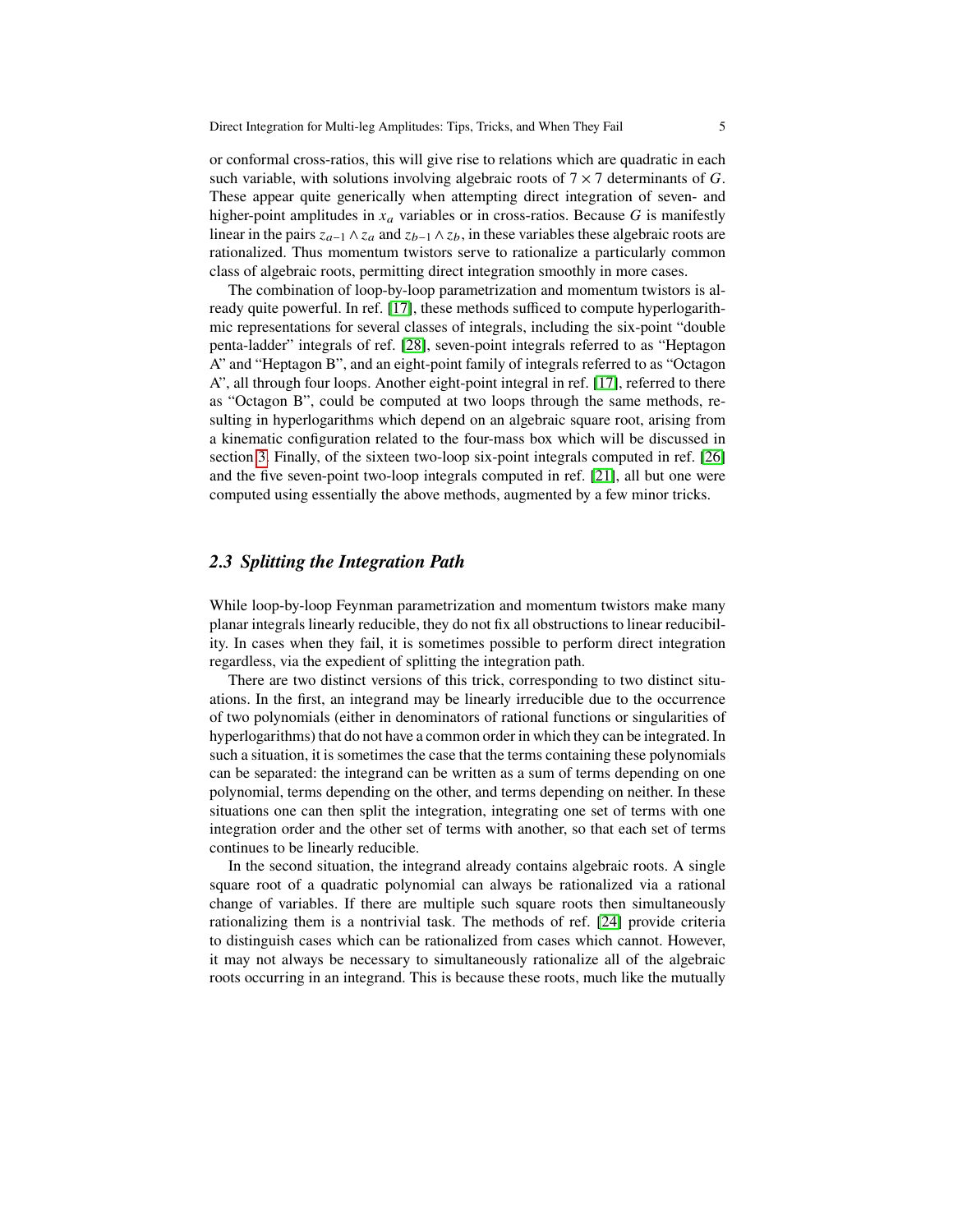incompatible polynomials of the first situation, may appear only in separate terms of the integrand. Then by separating the integrand into terms each containing only one distinct square root of a quadratic polynomial, it is possible to group the integrand into pieces that can individually be rationalized by distinct changes of variables, thus allowing integration to continue.

The first of these situations held in the fifth integral considered in ref. [\[21\]](#page-14-2), which was successfully integrated using this method. The integrals considered in ref. [\[20\]](#page-14-1) were more complicated: these required both methods at different stages of the calculation, with the integrand first split into two pieces that integrate rationally along different orders and then split again into pieces that could be rationalized by distinct changes of variables.

### <span id="page-5-0"></span>**3 Kinematic Square Roots at Symbol Level**

The methods described in the preceding section allowed in several cases for integration to proceed all the way to a hyperlogarithmic expression. However, these expressions themselves may be expressed in terms of algebraic roots in kinematic parameters, even when written with rational parametrizations of momentum twistors.

In general, one expects some algebraic roots that appear in this way to be spurious, artifacts of our integration procedure that are not required to express the integral, while others may be unavoidable. The latter should be "physically meaningful" in some sense: it should be possible to characterize them in terms of Landau singularities [\[29\]](#page-14-10), for example. In the case of planar diagrams with massless internal lines, these roots can originate from Gramian determinants smaller than the  $6 \times 6$  determinants that momentum twistors rationalize, such as  $4 \times 4$  Gramian determinants. These are the origin of the square root appearing in the four-mass box [\[30,](#page-14-11) [31,](#page-14-12) [32\]](#page-14-13), which indeed is not rationalized with momentum twistors alone. This same kinematic behavior is responsible for the square root observed in the integral referred to as Octagon B in ref. [\[17\]](#page-13-16), as well as for the square roots that were expected for the integrals considered in ref. [\[20\]](#page-14-1).

Ideally we would like to represent an integral using whichever algebraic roots are necessary and no more, eliminating any spurious arguments in our hyperlogarithms. If our hyperlogarithms depended on rational arguments we could do this by going to a uniquely specifiable basis called a fibration basis [\[33,](#page-14-14) [2\]](#page-13-1). However, this is not possible when the arguments of the hyperlogarithms contain algebraic roots. When a root can be rationalized by another change of variables it is sometimes possible to go to a fibration basis after doing so and then transform back to show that the root does not contribute. This method was used in ref. [\[26\]](#page-14-7). When this is not possible, sometimes one can propose a plausible ansatz of hyperlogarithms without algebraic roots, then match series expansions at a sufficient depth to be convincing. If neither of those are possible, then one generally cannot find an explicit hyperlogarithmic form without roots, but one may still be able to identify some roots as spurious at the level of the symbol [\[34\]](#page-14-15).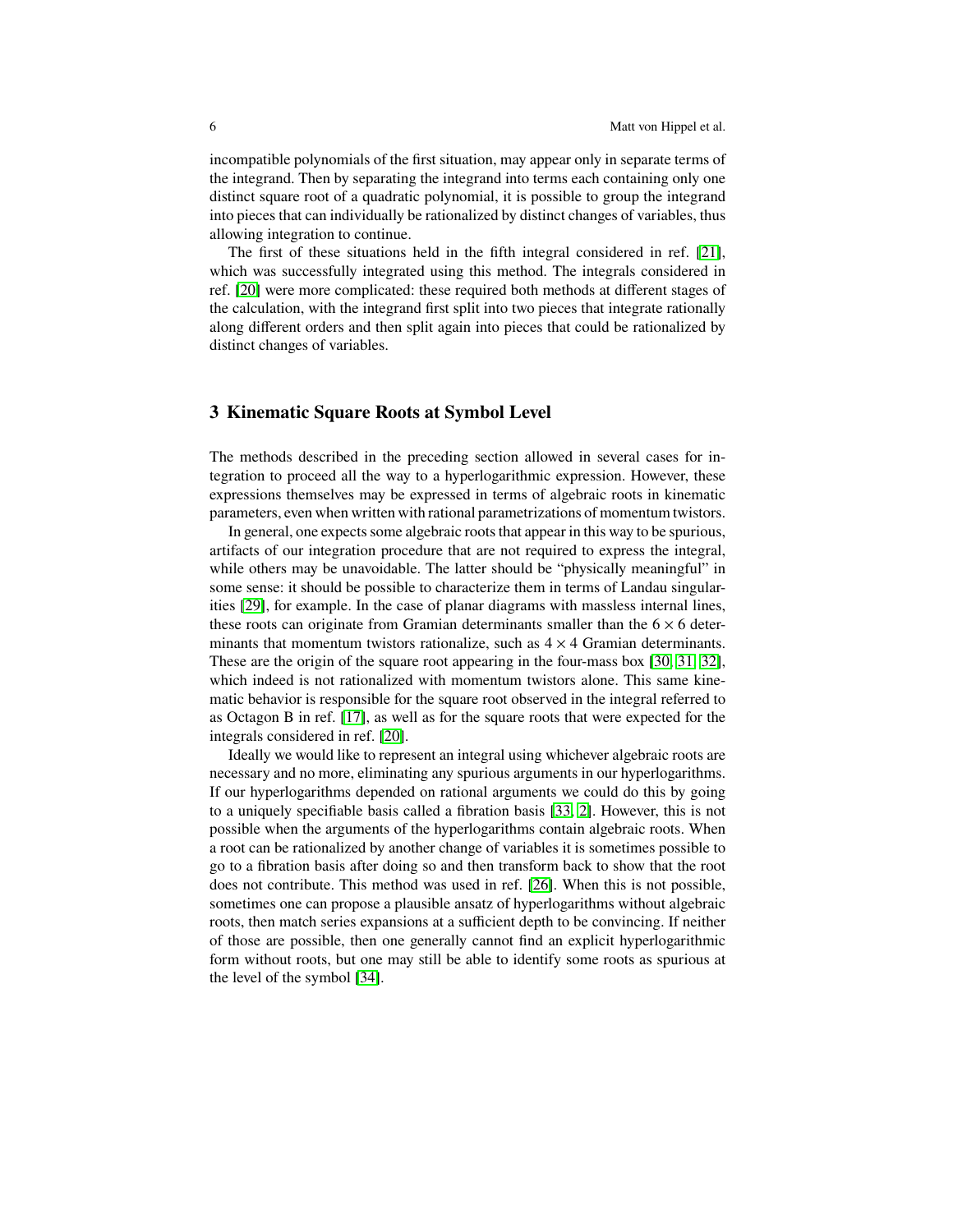Before discussing this, we should clear up some common misunderstandings regarding the symbol map. In particular, there are two slogans that are often repeated: **"The symbol trivializes all identities"** and **"The symbol of a constant vanishes"**. Both of these slogans are useful in the proper context, but neither is strictly true.

The symbol results from maximal iteration of the coaction on a hyperlogarithm, resulting in a tensor product of logarithms. If these are all logarithms of rational numbers and functions then the symbol will indeed trivialize all identities: one simply needs to factor the argument of each logarithm and expand. However, if any of the numbers or functions involved are algebraic then this procedure will not typically be unique, and thus will not trivialize all identities. This is because algebraic extensions of the rationals are in general not unique factorization domains.

ensions of the rationals are in general not unique factorization domains.<br>To give a simple example, consider the integers extended by  $\sqrt{-5}$ . The number nine can be factorized in this ring in two different ways:

<span id="page-6-0"></span>
$$
9 = 3 \times 3 = (2 + \sqrt{-5}) \times (2 - \sqrt{-5}).
$$
 (4)

As neither  $3, (2 +$ √  $(-5)$ , or  $(2 -$ √ −5) can be factorized further in this ring (more precisely they are irreducible elements), this shows that there are numbers which cannot be uniquely factorized.

In order to make the symbol useful in the presence of algebraic roots, then, we need to find a basis of symbol letters that is truly linearly independent, preferably where as few letters as possible are algebraic. If there are few enough algebraic letters this can be done by inspection, or almost as easily. This was the case for the fifth integral considered in ref. [\[21\]](#page-14-2): its symbol depended on only one algebraic root, which appeared in 22 distinct letters. It was reasonably straightforward to find relations between these letters, expressing them in a basis of just five algebraic letters (as well as assorted rational letters). When the symbol was expanded in this basis all dependence on the five remaining algebraic letters dropped out, resulting in a purely rational symbol alphabet.

If there are many algebraic letters, especially of higher degree, then a more systematic approach is desirable. We will discuss such an approach below, employing software implementations of algebraic extensions of the integers. In order to do this we will have to consider constant symbol letters, which brings us to the second misleading slogan, the claim that the symbol of a constant vanishes. This slogan may seem plausible to readers used to calculations in planar  $N = 4$  super Yang-Mills, where the constants of interest at well-behaved kinematic points are typically multiple zeta values. As each term in the symbol of a multiple zeta value contains at least one entry equal to one, and  $\ln 1 = 0$ , it is true that the symbol of a multiple zeta value vanishes. However, we do not need to choose a well-behaved kinematic point. Choosing instead a generic kinematic point results in a non-vanishing constant symbol, with all of the properties that make symbols useful for non-constant functions.

With the above in mind, we integrated the eight-point integrals investigated in ref. [\[20\]](#page-14-1) at a particular, generic kinematic point, computed their symbols. These symbols were initially particularly complicated: one of the two integrals considered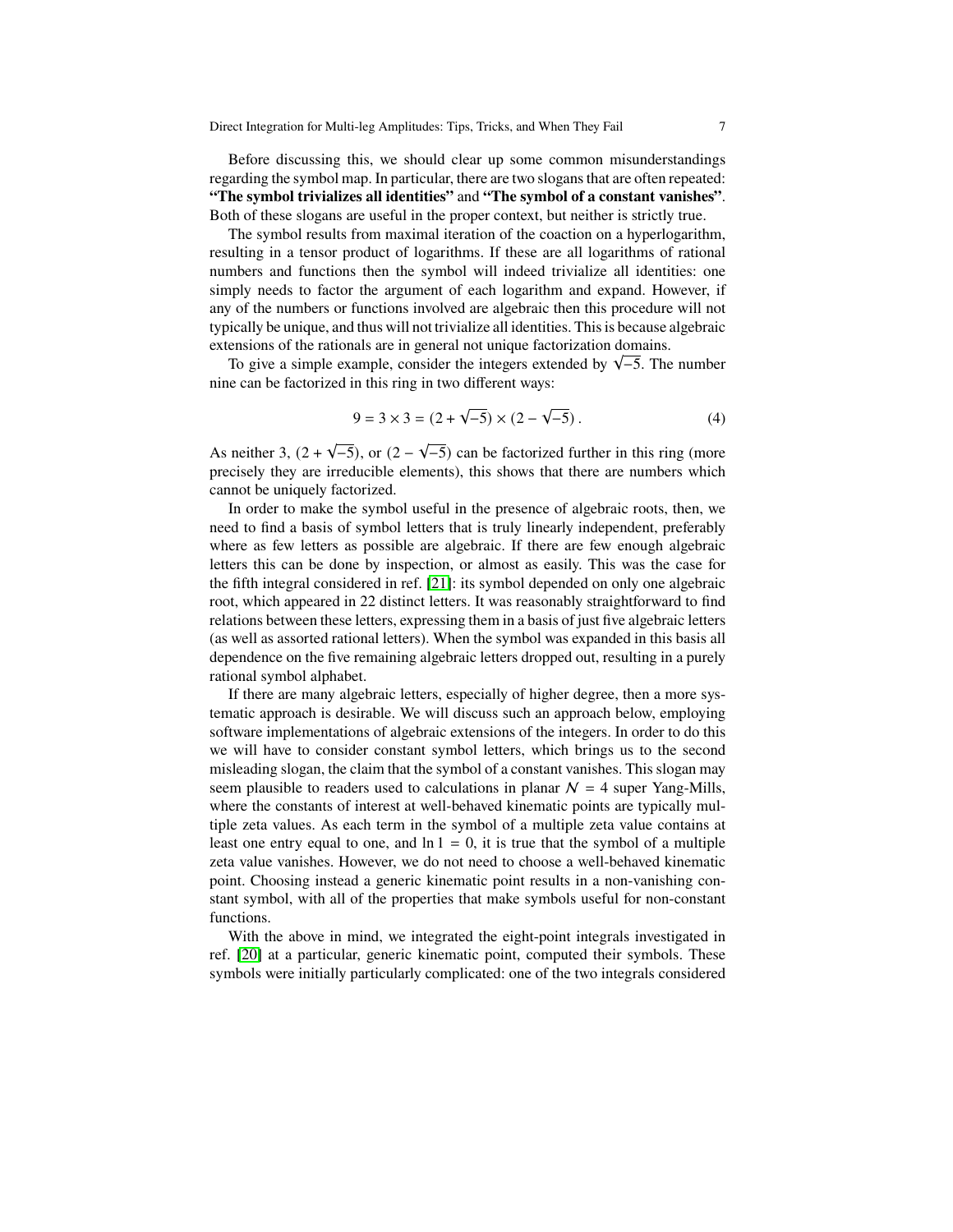had a symbol with 8,367,616 terms in 2,024 letters, while the other had 9,941,483 terms in 2,156 letters. These initially involved very complicated algebraic numbers, in some cases up to degree 16. The most complicated letters had a common structure: they were of the form  $\rho - \sigma$ , where  $\sigma$  was a root of a fourth-order polynomial and  $\rho$  was a linear combination of at most two square roots and an integer. By grouping these letters according to the roots appearing in  $\rho$  and  $\sigma$ , it was possible to search for combinations that do not involve higher than square roots. This search was accomplished with the use of SageMath [\[35\]](#page-14-16), in particular its Pari [\[36\]](#page-14-17) functionality. The relations found in this way were sufficient to remove all higher roots from the symbols, leaving letters that were linear combinations of at most two square roots.

These letters still satisfy many nontrivial relations. To find them, we employ factorization in prime ideals. We sketch the method below:

The ideal generated by a number is defined as the set of its integer multiples. We use the following notation:

$$
(p) \equiv \{mp \mid m \in \mathbb{Z}\} \,.
$$

An ideal generated by a single element is called a *principal ideal*. We can also consider ideals generated by more than one element:

$$
(a, b) \equiv \{ma + nb|m, n \in \mathbb{Z}\}.
$$
 (6)

Ideals of this kind can be multiplied, with  $(a, b)(c, d) = (ac, ad, bc, bd)$ . With these concepts in place, we can return to our earlier example. Suppose we wish to factor, not the number 9, but the ideal (9). Then the factorization in equation [4](#page-6-0) can be further refined, by factoring principal ideals into ideals generated by two elements. We have,

$$
(9) = (3) \times (3) = (2 + \sqrt{-5}) \times (2 - \sqrt{-5}) = (3, 1 + \sqrt{-5})^2 (3, 1 - \sqrt{-5})^2 \tag{7}
$$

This factorization is now unique: the ideals  $(3, 1 + \sqrt{-5})$  and  $(3, 1 - \sqrt{5})$  $\overline{-5}$ ) are not merely irreducible, but prime.

Taking into account some subtleties regarding the unit element, and a generalization to fractional ideals (both of which we will not discuss here), factorization into prime ideals allowed for all remaining symbol letters in these integrals to be represented in terms of a truly multiplicatively independent basis. Writing the symbol in this basis, we found that all roots that were expected to be spurious cancel: the only surviving roots in each integral are those identified as "physically meaningful". Out of the original over 2000 symbol letters for each integral we find both integrals can be expressed in a common basis of just 35 symbol letters, leading to symbols that are 5216 and 5245 terms in length, three orders of magnitude smaller than our initial results. Remarkably, we find that in the combination that these two integrals appear in the physical amplitude the remaining algebraic letters actually cancel, and only integer letters remain. This result was later confirmed via other methods [\[37\]](#page-14-18).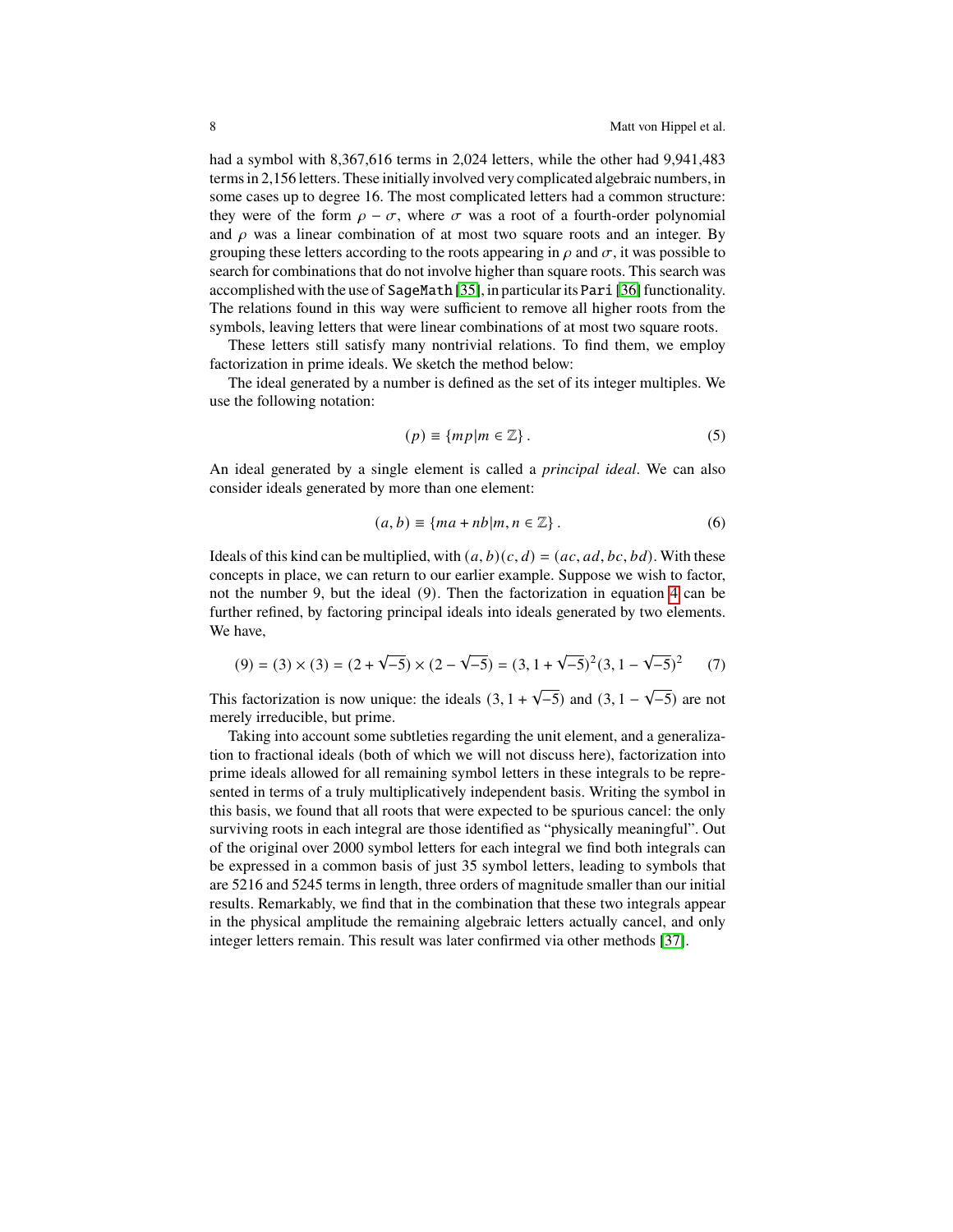#### **4 Parametric Square Roots: Elliptic and Beyond**

Even with the methods of section [2,](#page-2-0) some integrals are not linearly reducible. This happens when partial-fractioning or fibration gives rise to an algebraic root in the remaining integration variables that cannot be rationalized. As a square root of a quadratic polynomial can always be rationalized by a rational change of variables, the first nontrivial case involves cubic or quartic polynomials in a single variable. These polynomials define elliptic curves, and there is a growing literature on the Feynman integrals that contain them [\[38,](#page-14-19) [39,](#page-14-20) [40,](#page-14-21) [41,](#page-14-22) [42,](#page-14-23) [43,](#page-14-24) [44,](#page-14-25) [45,](#page-14-26) [46,](#page-14-27) [47,](#page-14-28) [48,](#page-14-29) [49,](#page-14-30) [50,](#page-15-0) [51,](#page-15-1) [52,](#page-15-2) [53,](#page-15-3) [54,](#page-15-4) [55,](#page-15-5) [56,](#page-15-6) [57,](#page-15-7) [58,](#page-15-8) [59,](#page-15-9) [60\]](#page-15-10). Via direct integration, we found that the two-loop ten-particle N<sup>3</sup>MHV amplitude in planar  $\mathcal{N} = 4$  super Yang-Mills has a supercomponent with this property: linear reducibility is obstructed by an elliptic curve [\[15\]](#page-13-14).

In other cases, linear reducibility is obstructed by an algebraic root in more than one variable, for example  $\sqrt{Q(x_1, x_2, \ldots)}$ . There has been much less progress on Feynman integrals of this kind, but what progress exists has focused on analyzing the geometric properties of the algebraic varieties defined by these roots (for example, by the equation  $y^2 = Q(x_1, x_2, ...)$ . In particular, the most productive cases thus far have involved varieties that define Calabi-Yaus [\[61,](#page-15-11) [1,](#page-13-0) [62,](#page-15-12) [63,](#page-15-13) [64,](#page-15-14) [65,](#page-15-15) [16,](#page-13-15) [18,](#page-13-17) [19,](#page-14-0) [66,](#page-15-16) [60,](#page-15-10) [67,](#page-15-17) [68,](#page-15-18) [69,](#page-15-19) [70\]](#page-15-20).

One way a variety may define a Calabi-Yau is if it can be embedded consistently in a weighted projective space, such that the sum of the coordinate weights is equal to the overall degree of the polynomial [\[71\]](#page-15-21). By "embedded consistently" we mean that it must scale uniformly under weighted rescaling of the coordinates. In the following subsections, we will describe several diagrams and classes of diagram that give rise to varieties with this property under direct integration. These examples will have a common structure: they can all be embedded in  $k$ -dimensional weighted projective space  $\mathbb{WP}^{1,\ldots,1,k}$  (where all coordinate weights except one have weight 1, and the remaining coordinate has weight  $k$ ). The origin of this property will be clear for the first class of diagrams we discuss, and more mysterious for the second.

#### *4.1 Scalar Marginal Integrals*

For our first set of examples, we consider scalar diagrams, writing them in the wellknown Symanzik representation. For an  $L$ -loop Feynman diagram  $I$  with  $E$  internal edges  $\{e_i\}$  with masses  $m_i$  in D dimensions, we write:

$$
I = \Gamma(E - LD/2) \int_{x_i \ge 0} [d^{E-1}x_i] \frac{\mathfrak{U}^{E-(L+1)D/2}}{\mathfrak{F}^{E-LD/2}},
$$
 (8)

where the graph polynomials  $\mathfrak U$  and  $\mathfrak F$  are defined by: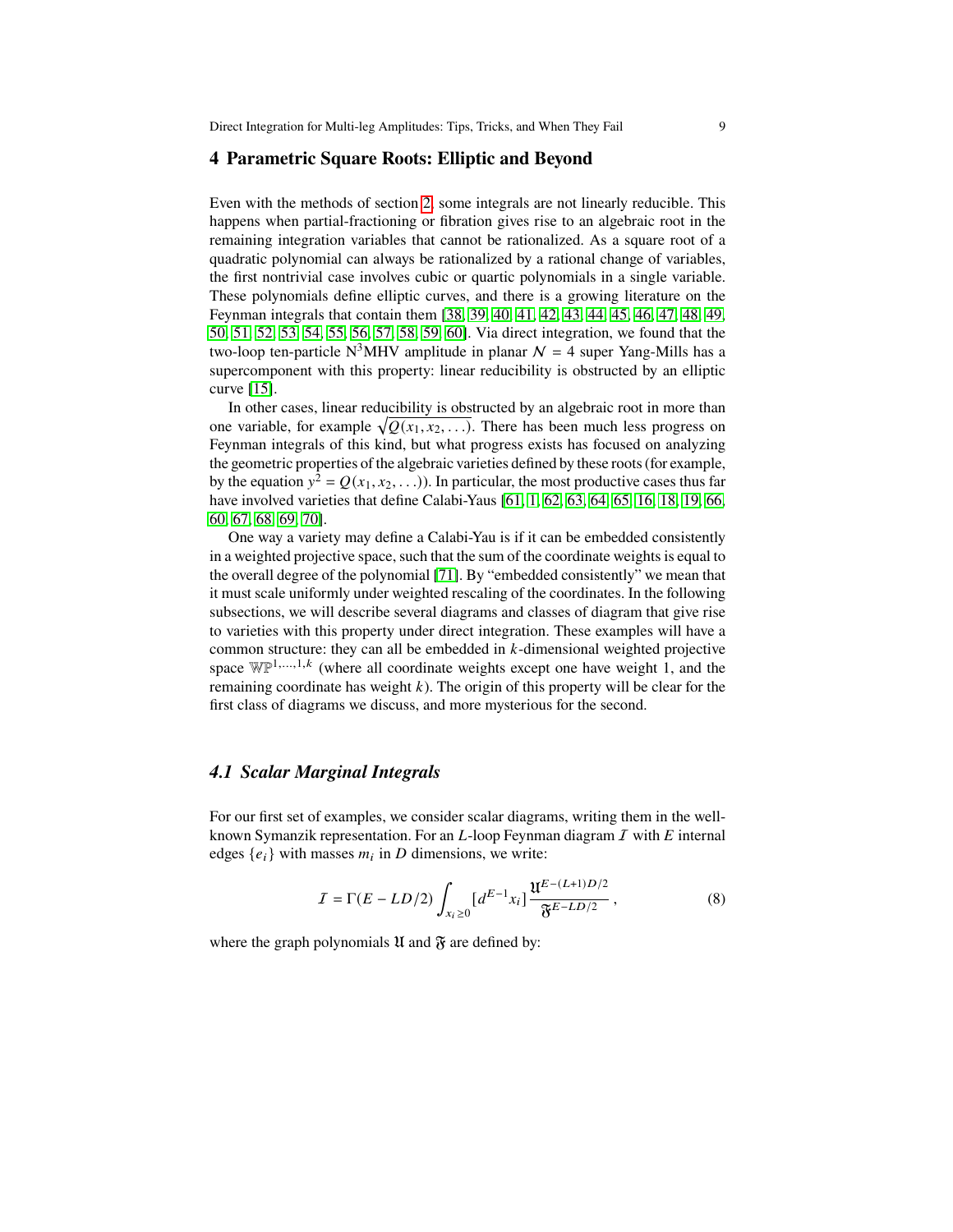10 Matt von Hippel et al.

$$
\mathfrak{U} \equiv \sum_{\{T\} \in \mathfrak{T}_1} \prod_{e_i \notin T} x_i, \quad \mathfrak{F} \equiv \left[ \sum_{\{T_1, T_2\} \in \mathfrak{T}_2} s_{T_1} \left( \prod_{e_i \notin T_1 \cup T_2} x_i \right) \right] + \mathfrak{U} \sum_{e_i} x_i m_i^2. \tag{9}
$$

The U polynomial is a sum over spanning trees  $\mathfrak{T}_1$  of the graph, while the  $\mathfrak{F}$ polynomial includes a sum over disconnected pairs of trees that together span the graph (denoted  $\mathfrak{T}_2$ ).  $s_{T_1}$  is the square of the sum of momenta flowing in to tree  $T_1$ , while  $[d^{E-1}x_i]$  denotes projective integration over the E variables  $\{x_i\}$ .

There are two cases where this representation simplifies dramatically, making it easier to probe its geometry. In the first, consider a case where  $E = LD/2$ . The function  $\Gamma(E - LD/2)$  diverges in this case, but if there are no subdivergences then the rest of the integral can be convergent in integer dimensions:

$$
\bar{I} = \int_{x_i \ge 0} [d^{E-1}x_i] \frac{1}{\mathfrak{U}^{D/2}}.
$$
 (10)

Integrals of this form have no kinematic dependence, so they are simply numbers. They are referred to in the mathematical literature as Feynman periods. These diagrams give rise to Calabi-Yaus upon direct integration [\[1\]](#page-13-0).

Next, consider a case where  $E = (L+1)D/2$ . We considered cases of this form in ref. [\[18\]](#page-13-17), this subsection reviews our discussion there. Here  $\Gamma(E - LD/2) = \Gamma(D/2)$ is finite. Provided the integral is otherwise convergent we refer to this class as marginally convergent, or "marginal". In integer dimensions we find:

$$
I = \Gamma(D/2) \int_{x_i \ge 0} \left[ d^{E-1} x_i \right] \frac{1}{\mathfrak{F}^{D/2}} \,. \tag{11}
$$

Because of the kinematic dependence of  $\mathfrak F$  this is now not merely a number, but a function.

In two dimensions, scalar marginal integrals consist of the comparatively wellstudied higher-loop sunrise diagrams [\[61,](#page-15-11) [63,](#page-15-13) [64,](#page-15-14) [65,](#page-15-15) [60,](#page-15-10) [68,](#page-15-18) [69,](#page-15-19) [70\]](#page-15-20). In higher dimensions there are many more such diagrams.

All marginal integrals share common features, which ensure that if linear reducibility is obstructed the obstruction will define a Calabi-Yau. The Symanzik representation of these integrals depends on only the  $\mathfrak F$  polynomial. This polynomial is homogeneous and has degree  $L + 1$ , so the denominator in the Symanzik representation  $\mathfrak{F}^{D/2}$  has degree  $(L+1)D/2 = E$ , the same as the number of variables. Direct integration preserves this property: each integration will decrease the number of variables and the overall degree of the denominator by one. If at some stage partial-fractioning introduces a square root of a polynomial in the remaining *m* integration parameters  $\sqrt{Q(x_i)}$ , the polynomial  $Q(x_i)$  will be homogeneous and have overall degree 2*m*. The equation  $y^2 = Q(x_i)$  defines a variety. By assigning weight  $m$  to  $y$  and weight 1 to each of the  $x_i$  we may consistently embed this variety in a weighted projective space. A quick count shows that the sum of these coordinate weights is equal to the degree of our variety, showing that all such varieties will define Calabi-Yaus.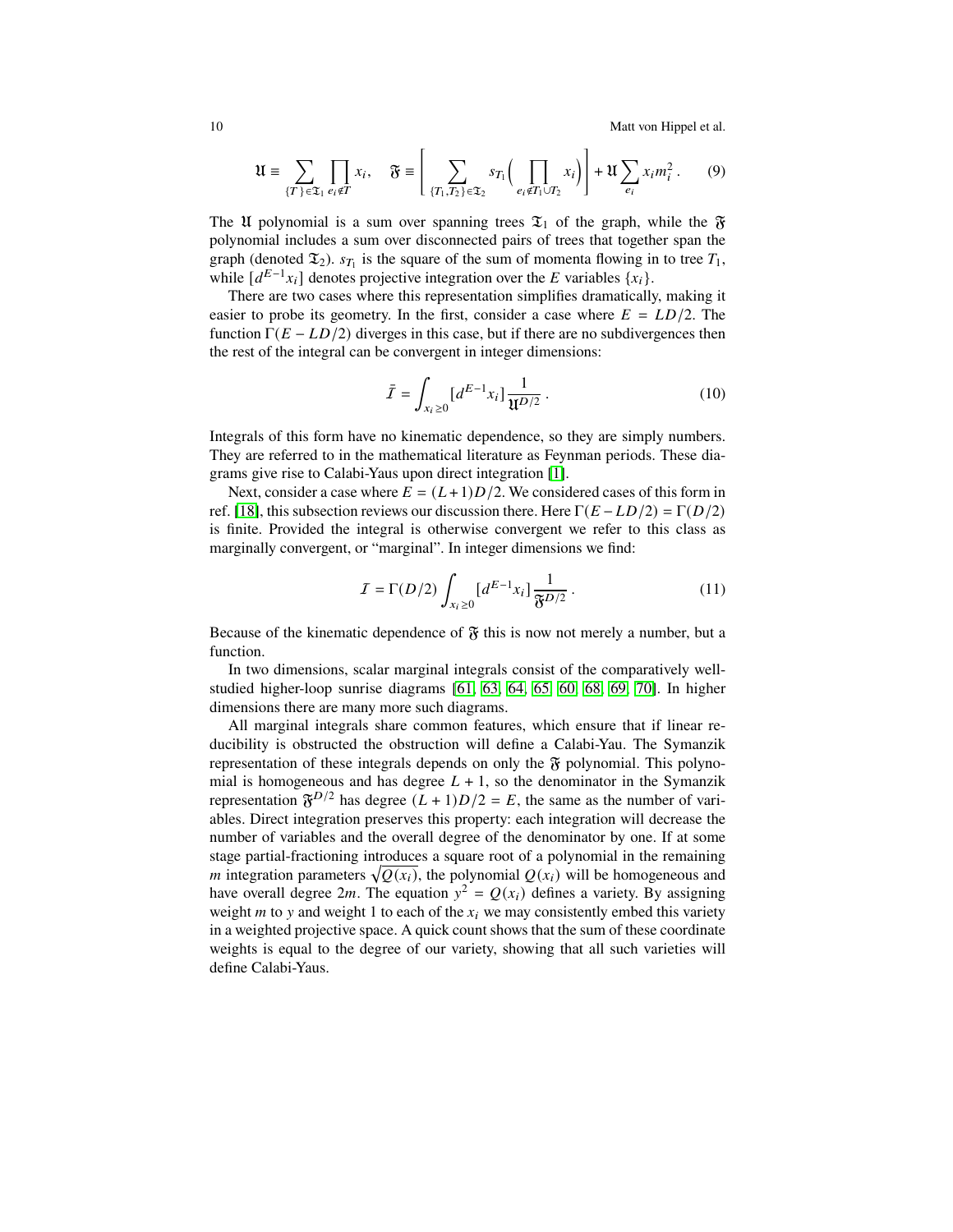Specializing to graphs with massless particles in four dimensions, we can further prove a bound on the dimension of these spaces. Starting once again with the Symanzik representation,

$$
I = \int_{x_i \ge 0} \left[ d^{2L+1} x_i \right] \frac{1}{\mathfrak{F}^2},\tag{12}
$$

as  $\mathfrak F$  is linear in each variable when all propagators are massless we can integrate in any variable. Integrating in  $x_j$  and writing  $\mathfrak{F} = \mathfrak{F}_0^{(j)} + x_j \mathfrak{F}_1^{(j)}$  $_1^{(J)}$ , we obtain

<span id="page-10-0"></span>
$$
I = \int_{x_i \ge 0} \left[ d^{2L} x_i \right] \frac{1}{\mathfrak{F}_0^{(j)} \mathfrak{F}_1^{(j)}}.
$$
 (13)

Each of  $\mathfrak{F}_0^{(j)}$  $\mathfrak{F}_0^{(j)}$  and  $\mathfrak{F}_1^{(j)}$  $\frac{1}{1}$  is separately linear in each remaining integration variable, so we can once again integrate in any remaining  $x_k$ . Writing  $\mathfrak{F}_i^{(j)} = \mathfrak{F}_{i,0}^{(j,k)} + x_k \mathfrak{F}_{i,1}^{(j,k)}$  $_{i,1}^{\left( J,\kappa \right) },$ we have

$$
I = \int_{x_i \ge 0} [d^{2L-1}x_i] \frac{\log \left( \mathfrak{F}_{0,0}^{(j,k)} \mathfrak{F}_{1,1}^{(j,k)} \right) - \log \left( \mathfrak{F}_{0,1}^{(j,k)} \mathfrak{F}_{1,0}^{(j,k)} \right)}{\mathfrak{F}_{0,0}^{(j,k)} \mathfrak{F}_{1,1}^{(j,k)} - \mathfrak{F}_{0,1}^{(j,k)} \mathfrak{F}_{1,0}^{(j,k)}}.
$$
(14)

The denominator of the integrand is now at most quadratic in each variable, while the arguments of the logs are products of polynomials which are linear in each variable. We are thus able to integrate once more, but this time potentially at a cost of introducing a square root of a polynomial in the remaining  $2L - 1$  variables. If this polynomial is irreducibly quartic or cubic in each remaining integration parameter then the root cannot be rationalized by a rational change of variables. This is thus the first integration step at which direct integration can potentially be obstructed, in cases when there is no integration order that avoids an irreducibly quartic or cubic root. As such, the varieties that characterize this obstruction represent the highest-dimension Calabi-Yaus that can occur for this class of diagrams, demonstrating that Calabi-Yau dimension is bounded with loop order, at a maximum of  $2L - 2$ .

It turns out that this bound is saturated. There are Feynman diagrams at each loop order for which every integration order is obstructed, and the obstruction defines a Calabi-Yau of dimension  $2L - 2$ . We characterize three infinite families of such diagrams. For even loops we find what we refer to as the tardigrade diagrams, depicted in Fig. [1.](#page-11-0) For odd loops we find two infinite families, which we refer to as paramecia and amoebas, depicted in Fig. [2](#page-11-1) and Fig. [3](#page-12-0) respectively. The amoeba diagrams are not maximally obstructed in this fashion at three loops, but otherwise saturate the bound at each higher order.

We have investigated a broader set of marginal diagrams in four dimensions. We find as the loop order increases, the majority of diagrams have maximal dimension obstructions of this kind.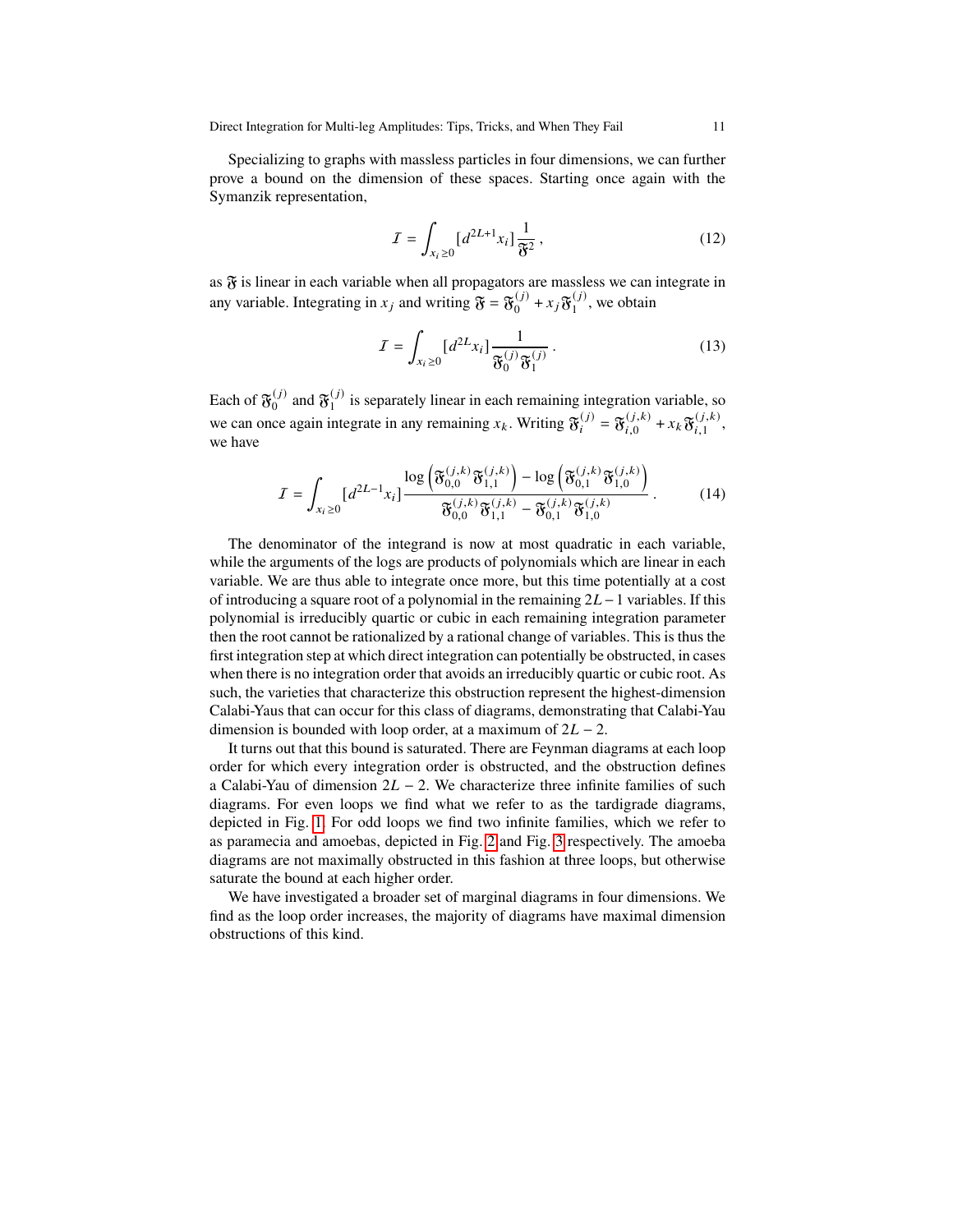12 Matt von Hippel et al.

<span id="page-11-0"></span>**Fig. 1** The tardigrade diagrams, defined at even loops



#### *4.2 More General Examples*

The previous argument clarifies why Calabi-Yaus appear during direct integration of marginal diagrams. We have also found several examples of non-marginal diagrams that also give rise to Calabi-Yaus.

In each case discussed here, our starting point will be a  $2L$ -fold integral over a rational function. While such a representation is easy to obtain from the Symanzik form for marginal integrals (see equation [\(13\)](#page-10-0) where this is manifest), for non-marginal integrals it is easier to find these representations via loop-by-loop parametrization (see section [2.1\)](#page-2-1). Heuristically, we believe that starting with a  $2L$ -fold will ensure that no integration is in any sense spurious, in analogy with the polylogarithmic case of transcendental weight  $2L$  at L loops. In particular, since the integrals we consider occur in planar  $N = 4$  super Yang-Mills we expect uniform transcendentality: the integral should require exactly  $2L$  parameters to express the integrand rationally, and no fewer.

The marginal integrals which were maximally obstructed manifested their obstructions after three integrations, at which point their integrand contained a dilogarithm. The integrals considered here will typically be less obstructed than this, involving Calabi-Yaus of dimension lower than  $2L - 2$  at  $L$  loops. As such, it is in many cases quite cumbersome to perform a full direct integration up to the point it becomes obstructed, particularly for the higher-loop cases. As a proxy for this integration we instead typically took maximal codimension residues, which in rough terms probes whether the integrands can be iteratively partial-fractioned in the integration variables, but may not be sensitive to whether the resulting polylogarithms can at each stage be written in an appropriate fibration basis.

The first non-marginal diagrams which we found to give rise to Calabi-Yaus were the traintrack diagrams, higher-loop analogues to the elliptic double-box [\[16\]](#page-13-15). Depicted in Fig. [4,](#page-12-1) these diagrams, much like the higher-loop sunrise diagrams,

<span id="page-11-1"></span>**Fig. 2** The paramecium diagrams, defined at odd loops

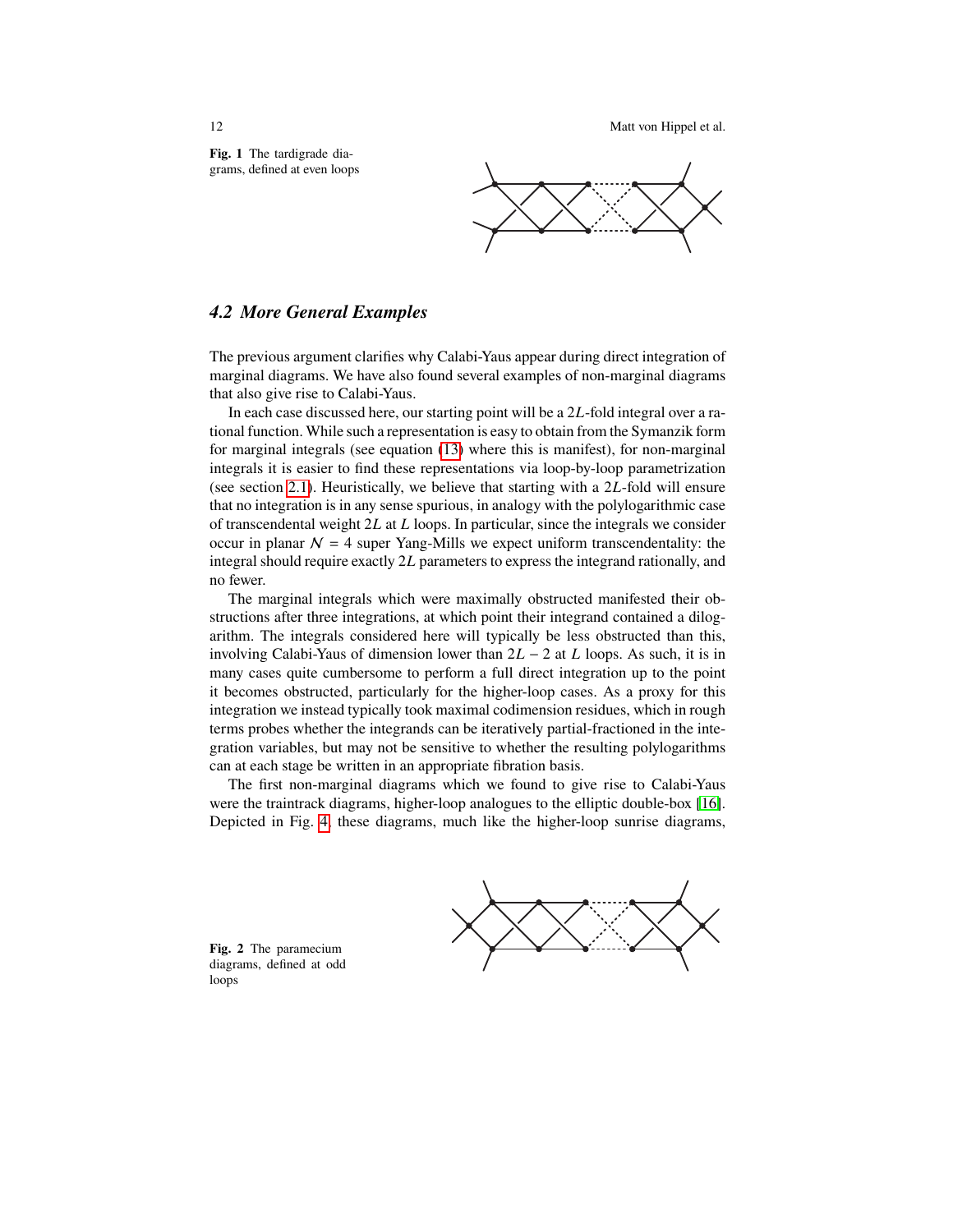Direct Integration for Multi-leg Amplitudes: Tips, Tricks, and When They Fail 13

<span id="page-12-0"></span>**Fig. 3** The amoeba diagrams, defined at odd loops  $\geq$  5



increase in Calabi-Yau dimension at each loop order, with dimension  $L-1$  at  $L$  loops. In ref. [\[19\]](#page-14-0) we showed that the Calabi-Yau arising from the three-loop traintrack can be written, much like the marginal integrals, as a variety embedded in  $\mathbb{WP}^{1,\ldots,1,k}$ (where there  $k = 3$ ). Later, ref. [\[72\]](#page-15-22) analyzed the leading singularity structure of these integrals to all orders in twistor space, finding Calabi-Yau geometry at each order.

The three-loop wheel diagram (depicted in Fig. [5\)](#page-13-18) was also analyzed in ref. [\[19\]](#page-14-0), and gives rise to a variety which can be embedded in  $\mathbb{WP}^{1,1,1,1,4}$ , corresponding to a Calabi-Yau threefold. In this case the embedding is slightly more subtle to derive, involving a deprojectivization and a particular choice of reprojectivization.

There thus appears to be a common structure in each Calabi-Yau that has been observed in a Feynman diagram in the literature: all cases can be described with varieties embedded in  $\mathbb{WP}^{1,\ldots,1,k}$ . In ref. [\[19\]](#page-14-0) we went into some detail analyzing the properties of a generic Calabi-Yau defined in this space, including Hodge numbers and Euler characteristics. It is an open question whether this structure is universal, and if so what it can teach us about these diagrams.

# **5 Conclusions**

We reviewed a variety of applications of direct hyperlogarithmic integration in the context of multi-leg scattering amplitudes. We presented tricks that allow one to avoid certain obstructions, but we also highlighted the structure of the obstructions that remain once these tricks are employed: obstructions which in a surprisingly varied set of cases define Calabi-Yaus.

It would be extremely interesting to go beyond the tips and tricks discussed here, and find a systematic algorithm that can find a hyperlogarithmic expression for any Feynman integral for which such an expression exists. One possibility is that such a method might arise from a motivic understanding of these integrals [\[73\]](#page-15-23).

Along related lines, it will be important to understand which aspects of the Calabi-Yau geometries characterized in this work are universal, and which are specific to

<span id="page-12-1"></span>**Fig. 4** The traintrack diagrams. These diagrams are planar, and we label here their dual coordinates.

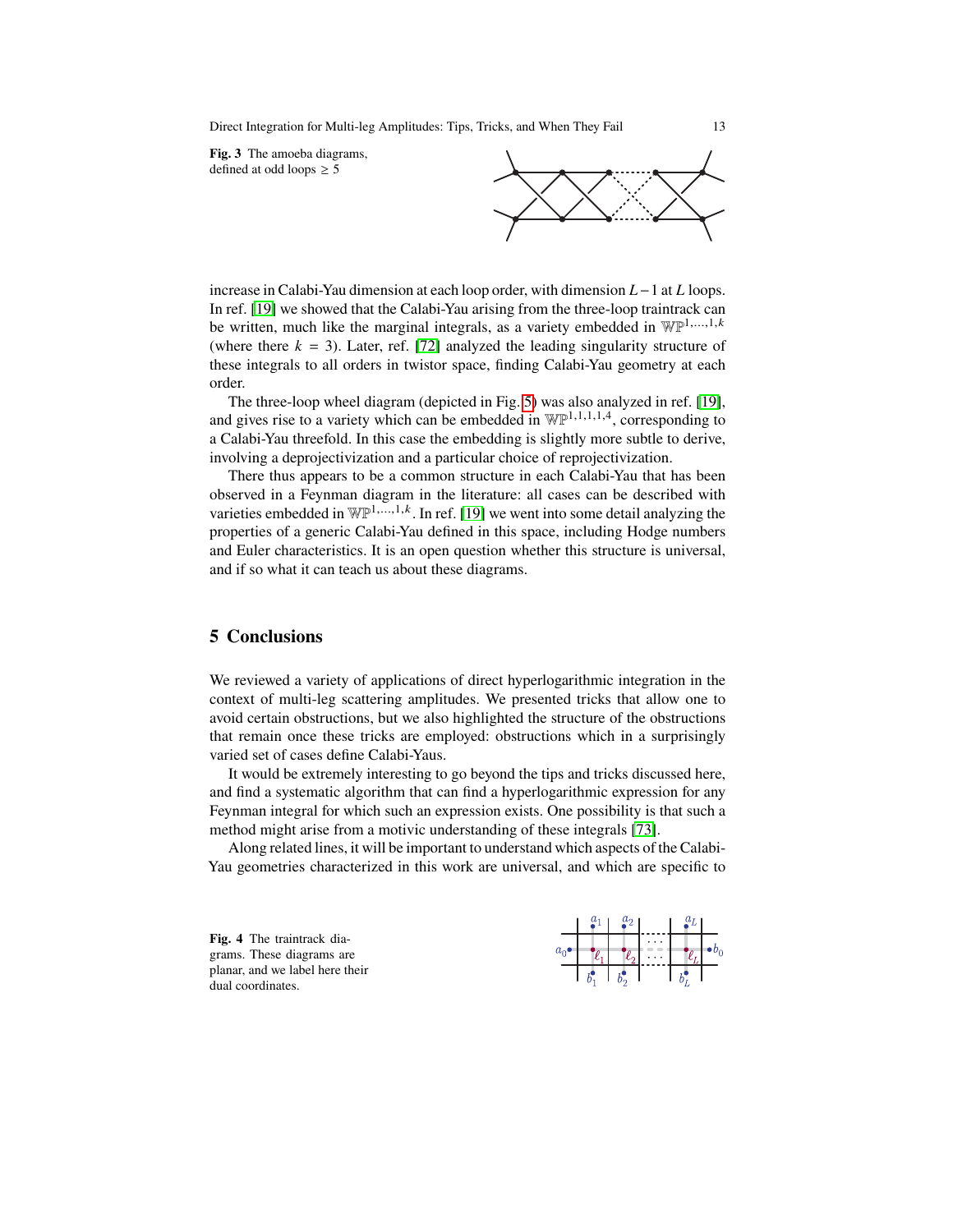14 Matt von Hippel et al.

<span id="page-13-18"></span>**Fig. 5** The three-loop wheel diagram. This diagram is planar, and we label here its dual coordinates.



particular representations. The results of ref. [\[72\]](#page-15-22) suggest that such common features exist, but it still may be the case that one can express a single integral with multiple geometries (see for example the role of isogeny in ref. [\[58\]](#page-15-8)), or that the obstructions found here need to be augmented with other information for a full characterization.

Finally, it is worth investigating under what conditions Calabi-Yaus can arise from Feynman integrals. As the work reviewed here shows, they are more common than one might naively assume.

#### **References**

- <span id="page-13-0"></span>1. F. C. S. Brown, [arXiv:0910.0114 [math.AG]].
- <span id="page-13-1"></span>2. E. Panzer, doi:10.18452/17157 [arXiv:1506.07243 [math-ph]].
- <span id="page-13-2"></span>3. E. Panzer, Comput. Phys. Commun. **188** (2015), 148-166 doi:10.1016/j.cpc.2014.10.019 [arXiv:1403.3385 [hep-th]].
- <span id="page-13-3"></span>4. C. Bogner and F. Brown, Commun. Num. Theor. Phys. **09** (2015), 189-238 doi:10.4310/CNTP.2015.v9.n1.a3 [arXiv:1408.1862 [hep-th]].
- <span id="page-13-4"></span>5. A. V. Kotikov, Phys. Lett. B **254** (1991), 158-164 doi:10.1016/0370-2693(91)90413-K
- <span id="page-13-5"></span>6. E. Remiddi, Nuovo Cim. A **110** (1997), 1435-1452 [arXiv:hep-th/9711188 [hep-th]].
- <span id="page-13-6"></span>7. S. Müller-Stach, S. Weinzierl and R. Zayadeh, Commun. Math. Phys. **326** (2014), 237-249 doi:10.1007/s00220-013-1838-3 [arXiv:1212.4389 [hep-ph]].
- <span id="page-13-7"></span>8. J. M. Henn, Phys. Rev. Lett. **110** (2013), 251601 doi:10.1103/PhysRevLett.110.251601 [arXiv:1304.1806 [hep-th]].
- <span id="page-13-8"></span>9. R. N. Lee, JHEP **04** (2015), 108 doi:10.1007/JHEP04(2015)108 [arXiv:1411.0911 [hep-ph]].
- <span id="page-13-9"></span>10. C. Meyer, JHEP **04** (2017), 006 doi:10.1007/JHEP04(2017)006 [arXiv:1611.01087 [hep-ph]].
- <span id="page-13-10"></span>11. J. Gluza, K. Kajda and T. Riemann, Comput. Phys. Commun. **177** (2007), 879-893 doi:10.1016/j.cpc.2007.07.001 [arXiv:0704.2423 [hep-ph]].
- <span id="page-13-11"></span>12. J. Blümlein, I. Dubovyk, J. Gluza, M. Ochman, C. G. Raab, T. Riemann and C. Schneider, PoS **LL2014** (2014), 052 doi:10.22323/1.211.0052 [arXiv:1407.7832 [hep-ph]].
- <span id="page-13-12"></span>13. M. Ochman and T. Riemann, Acta Phys. Polon. B **46** (2015) no.11, 2117 doi:10.5506/APhysPolB.46.2117 [arXiv:1511.01323 [hep-ph]].
- <span id="page-13-13"></span>14. Z. Bern, L. J. Dixon and V. A. Smirnov, Phys. Rev. D **72** (2005), 085001 doi:10.1103/PhysRevD.72.085001 [arXiv:hep-th/0505205 [hep-th]].
- <span id="page-13-14"></span>15. J. L. Bourjaily, A. J. McLeod, M. Spradlin, M. von Hippel and M. Wilhelm, Phys. Rev. Lett. **120** (2018) no.12, 121603 doi:10.1103/PhysRevLett.120.121603 [arXiv:1712.02785 [hep-th]].
- <span id="page-13-15"></span>16. J. L. Bourjaily, Y. H. He, A. J. Mcleod, M. Von Hippel and M. Wilhelm, Phys. Rev. Lett. **121** (2018) no.7, 071603 doi:10.1103/PhysRevLett.121.071603 [arXiv:1805.09326 [hep-th]].
- <span id="page-13-16"></span>17. J. L. Bourjaily, A. J. McLeod, M. von Hippel and M. Wilhelm, JHEP **08** (2018), 184 doi:10.1007/JHEP08(2018)184 [arXiv:1805.10281 [hep-th]].
- <span id="page-13-17"></span>18. J. L. Bourjaily, A. J. McLeod, M. von Hippel and M. Wilhelm, Phys. Rev. Lett. **122** (2019) no.3, 031601 doi:10.1103/PhysRevLett.122.031601 [arXiv:1810.07689 [hep-th]].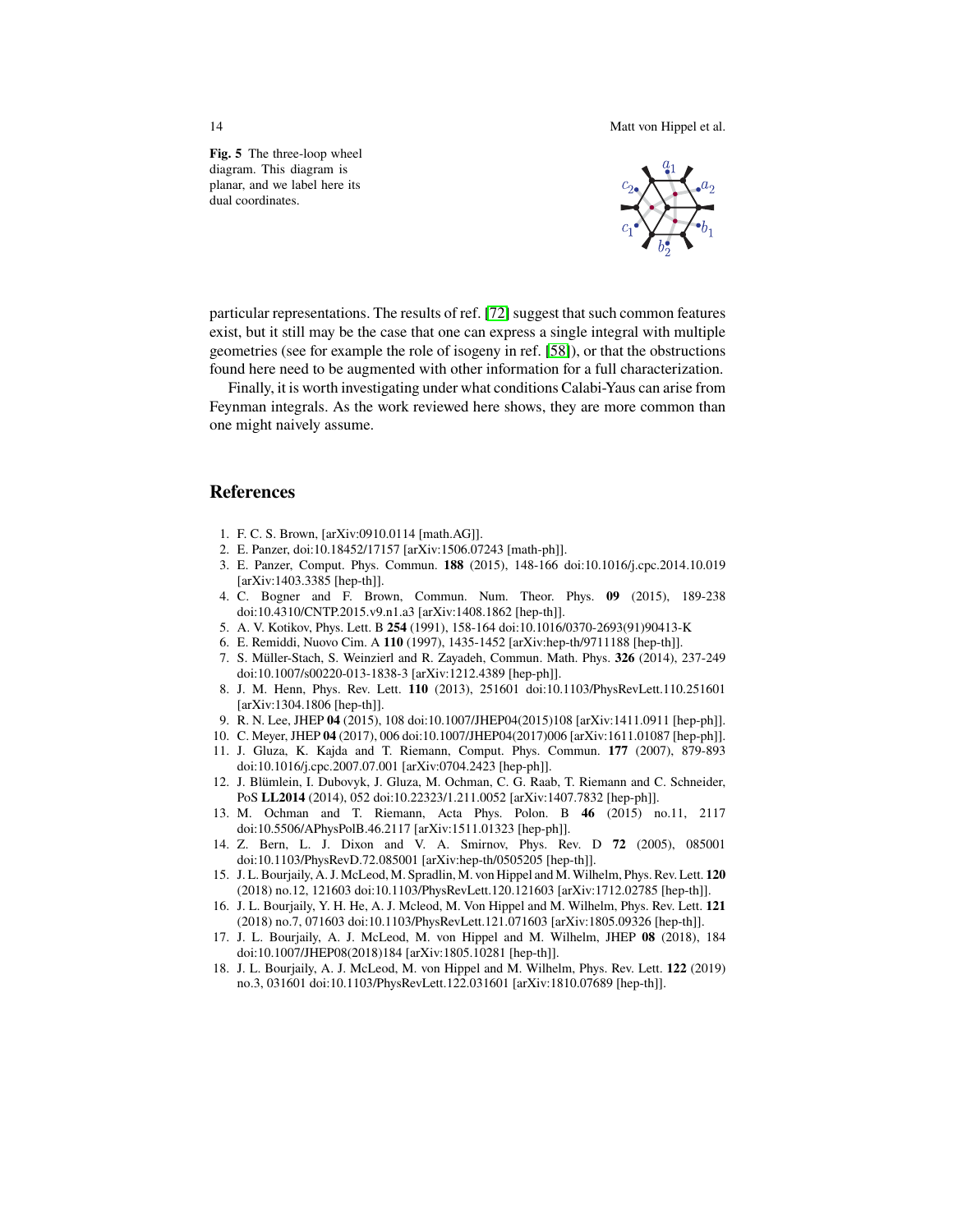- <span id="page-14-0"></span>19. J. L. Bourjaily, A. J. McLeod, C. Vergu, M. Volk, M. Von Hippel and M. Wilhelm, JHEP **01** (2020), 078 doi:10.1007/JHEP01(2020)078 [arXiv:1910.01534 [hep-th]].
- <span id="page-14-1"></span>20. J. L. Bourjaily, A. J. McLeod, C. Vergu, M. Volk, M. Von Hippel and M. Wilhelm, JHEP **02** (2020), 025 doi:10.1007/JHEP02(2020)025 [arXiv:1910.14224 [hep-th]].
- <span id="page-14-2"></span>21. J. L. Bourjaily, M. Volk and M. Von Hippel, JHEP **02** (2020), 095 doi:10.1007/JHEP02(2020)095 [arXiv:1912.05690 [hep-th]].
- <span id="page-14-3"></span>22. F. Brown, Commun. Math. Phys. **287** (2009), 925-958 doi:10.1007/s00220-009-0740-5 [arXiv:0804.1660 [math.AG]].
- <span id="page-14-4"></span>23. C. Bogner and M. Lüders, Contemp. Math. **648** (2015), 11-28 [arXiv:1302.6215 [hep-ph]].
- <span id="page-14-5"></span>24. M. Besier, D. Van Straten and S. Weinzierl, Commun. Num. Theor. Phys. **13** (2019), 253-297 doi:10.4310/CNTP.2019.v13.n2.a1 [arXiv:1809.10983 [hep-th]].
- <span id="page-14-6"></span>25. H. Frellesvig and C. G. Papadopoulos, JHEP **04** (2017), 083 doi:10.1007/JHEP04(2017)083 [arXiv:1701.07356 [hep-ph]].
- <span id="page-14-7"></span>26. J. L. Bourjaily, F. Dulat and E. Panzer, Nucl. Phys. B **942** (2019), 251-302 doi:10.1016/j.nuclphysb.2019.03.022 [arXiv:1901.02887 [hep-th]].
- <span id="page-14-8"></span>27. A. Hodges, JHEP **05** (2013), 135 doi:10.1007/JHEP05(2013)135 [arXiv:0905.1473 [hep-th]].
- <span id="page-14-9"></span>28. S. Caron-Huot, L. J. Dixon, M. von Hippel, A. J. McLeod and G. Papathanasiou, JHEP **07** (2018), 170 doi:10.1007/JHEP07(2018)170 [arXiv:1806.01361 [hep-th]].
- <span id="page-14-10"></span>29. L. D. Landau, Nucl. Phys. **13** (1960) no.1, 181-192 doi:10.1016/B978-0-08-010586-4.50103-6
- <span id="page-14-11"></span>30. Andrew P. Hodges. Crossing and Twistor Diagrams. *Twistor Newsletter*, 5:4, 1977.
- <span id="page-14-12"></span>31. A. Hodges, JHEP **08** (2013), 051 doi:10.1007/JHEP08(2013)051 [arXiv:1004.3323 [hep-th]].
- <span id="page-14-13"></span>32. L. Mason and D. Skinner, J. Phys. A **44** (2011), 135401 doi:10.1088/1751-8113/44/13/135401 [arXiv:1004.3498 [hep-th]].
- <span id="page-14-14"></span>33. F. C. S. Brown, Annales Sci. Ecole Norm. Sup. **42** (2009), 371 [arXiv:math/0606419 [math.AG]].
- <span id="page-14-15"></span>34. A. B. Goncharov, M. Spradlin, C. Vergu and A. Volovich, Phys. Rev. Lett. **105** (2010), 151605 doi:10.1103/PhysRevLett.105.151605 [arXiv:1006.5703 [hep-th]].
- <span id="page-14-16"></span>35. The Sage Developers. SageMath*, the Sage Mathematics Software System (Version 8.8)*, 2019. Available at: <www.sagemath.org>.
- <span id="page-14-17"></span>36. The PARI Group, Univ. Bordeaux. PARI*/*GP *version* 2.11.0, 2018. Available at: [pari.math.](pari.math.u-bordeaux.fr) [u-bordeaux.fr](pari.math.u-bordeaux.fr).
- <span id="page-14-18"></span>37. S. He, Z. Li and C. Zhang, [arXiv:2009.11471 [hep-th]].
- <span id="page-14-19"></span>38. S. Laporta and E. Remiddi, Nucl. Phys. B **704** (2005), 349-386 doi:10.1016/j.nuclphysb.2004.10.044 [arXiv:hep-ph/0406160 [hep-ph]].
- <span id="page-14-20"></span>39. S. Muller-Stach, S. Weinzierl and R. Zayadeh, PoS **LL2012** (2012), 005 doi:10.22323/1.151.0005 [arXiv:1209.3714 [hep-ph]].
- <span id="page-14-21"></span>40. F. Brown and A. Levin, *arXiv preprint arXiv:1110.6917*, 2011.
- <span id="page-14-22"></span>41. S. Bloch and P. Vanhove, J. Number Theor. **148** (2015), 328-364 doi:10.1016/j.jnt.2014.09.032 [arXiv:1309.5865 [hep-th]].
- <span id="page-14-23"></span>42. L. Adams, C. Bogner and S. Weinzierl, J. Math. Phys. **54** (2013), 052303 doi:10.1063/1.4804996 [arXiv:1302.7004 [hep-ph]].
- <span id="page-14-24"></span>43. L. Adams, C. Bogner and S. Weinzierl, J. Math. Phys. **55** (2014) no.10, 102301 doi:10.1063/1.4896563 [arXiv:1405.5640 [hep-ph]].
- <span id="page-14-25"></span>44. L. Adams, C. Bogner and S. Weinzierl, J. Math. Phys. **56** (2015) no.7, 072303 doi:10.1063/1.4926985 [arXiv:1504.03255 [hep-ph]].
- <span id="page-14-26"></span>45. L. Adams, C. Bogner and S. Weinzierl, J. Math. Phys. **57** (2016) no.3, 032304 doi:10.1063/1.4944722 [arXiv:1512.05630 [hep-ph]].
- <span id="page-14-27"></span>46. L. Adams, C. Bogner, A. Schweitzer and S. Weinzierl, J. Math. Phys. **57** (2016) no.12, 122302 doi:10.1063/1.4969060 [arXiv:1607.01571 [hep-ph]].
- <span id="page-14-28"></span>47. L. Adams and S. Weinzierl, Commun. Num. Theor. Phys. **12** (2018), 193-251 doi:10.4310/CNTP.2018.v12.n2.a1 [arXiv:1704.08895 [hep-ph]].
- <span id="page-14-29"></span>48. L. Adams, E. Chaubey and S. Weinzierl, Phys. Rev. Lett. **118** (2017) no.14, 141602 doi:10.1103/PhysRevLett.118.141602 [arXiv:1702.04279 [hep-ph]].
- <span id="page-14-30"></span>49. C. Bogner, A. Schweitzer and S. Weinzierl, Nucl. Phys. B **922** (2017), 528-550 doi:10.1016/j.nuclphysb.2017.07.008 [arXiv:1705.08952 [hep-ph]].